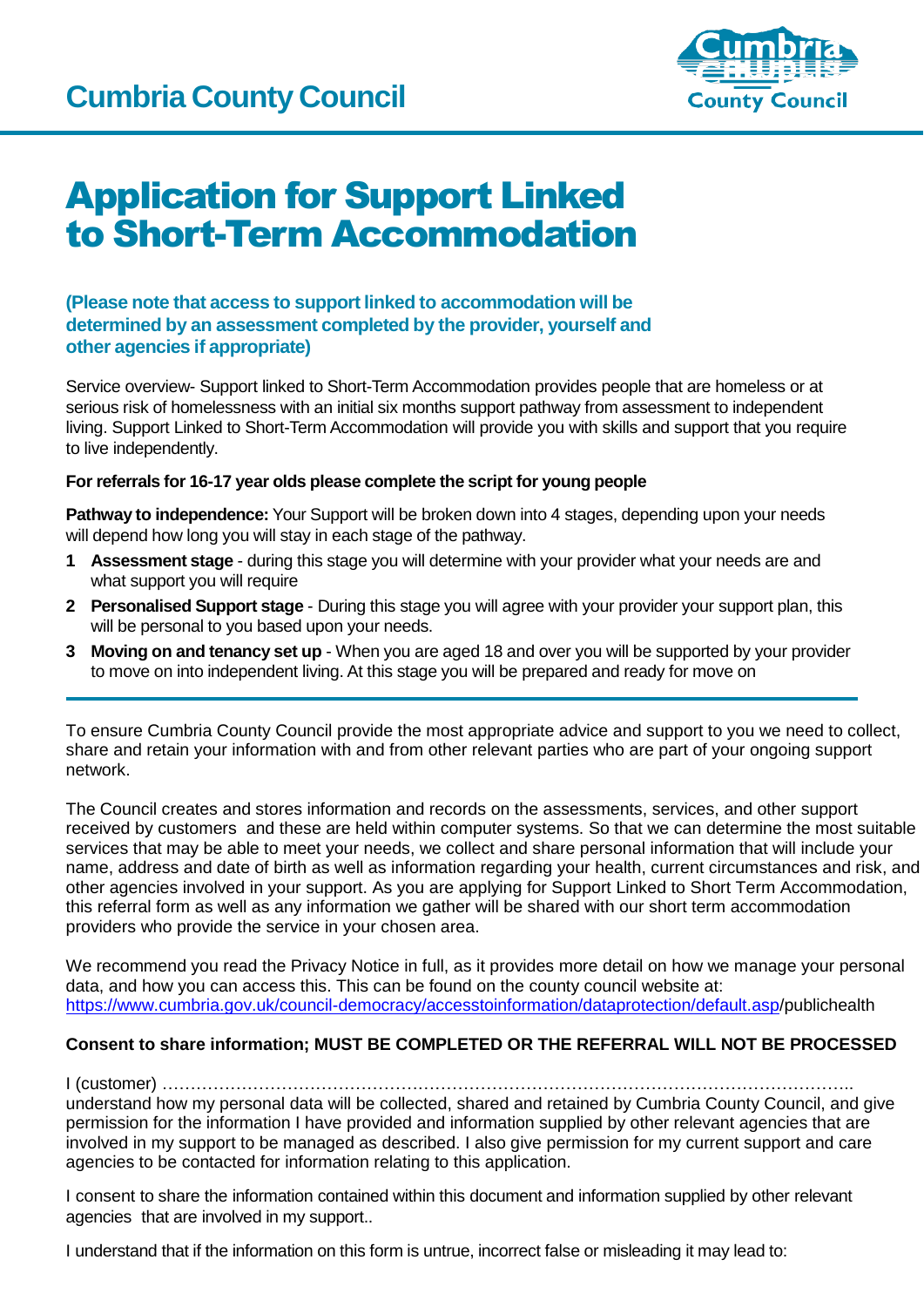- My referral being cancelled
- If an offer of support has been made then it may be withdrawn

| Signature                                                                                                                                                                                                                                                                | Date | Verbal Consent given |
|--------------------------------------------------------------------------------------------------------------------------------------------------------------------------------------------------------------------------------------------------------------------------|------|----------------------|
| Please return completed forms to Health and Care Services at the following addresses:<br>South Cumbria: Craven House, Michaelson Road, Barrow-in-Furness LA14 1FD<br>North Cumbria: West Cumbria House, Jubilee Road, Workington CA14 4HB<br>Email: bsaca@cumbria.gov.uk |      |                      |

**Serving the people of Cumbria cumbria.gov.uk**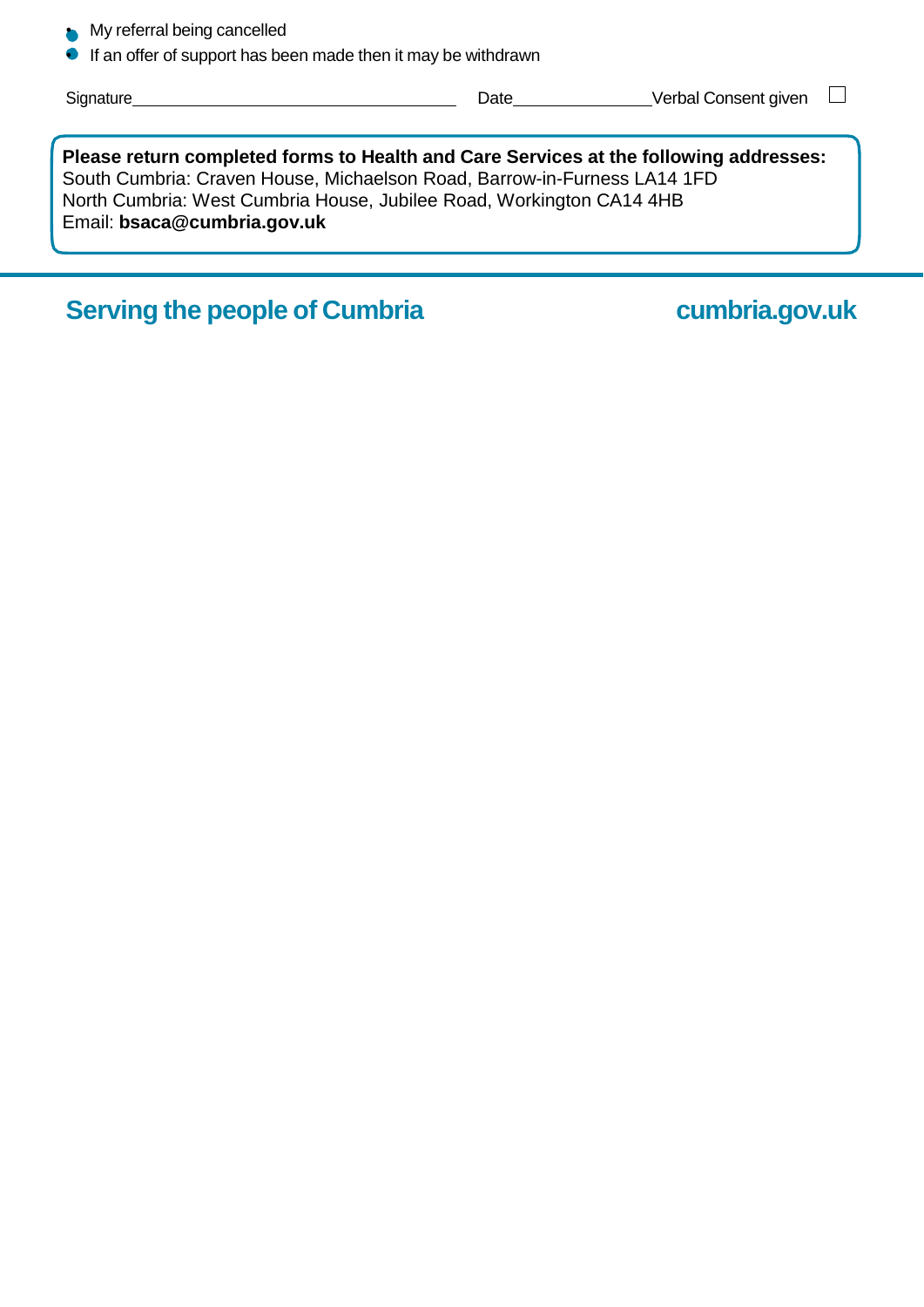## **Cumbria County Council**

## Section A - Personal Details

| Name                                                     | Date of application       |
|----------------------------------------------------------|---------------------------|
| <b>DOB</b><br>Age                                        | Female<br>Male            |
| <b>Current Address or Care of Address</b>                |                           |
|                                                          | Postcode                  |
|                                                          | National insurance number |
|                                                          | E-mail address:           |
| Mobile telephone number                                  | Landline telephone number |
| Do you consider yourself to have a disability? Yes<br>No |                           |
| If yes please give details                               |                           |
|                                                          |                           |
| Do you have any dependents?<br>Yes<br>No                 |                           |
| If you answer yes please give details                    |                           |
| Child name                                               | Child age                 |
| Child name                                               | Child age                 |
| Do you have a GP?<br>Yes<br>No                           |                           |
| GP Details:                                              |                           |
| Name                                                     | Address                   |
| Telephone number                                         |                           |

## Section B - Your Support Networks

|                                                                                                                                                      |        | Other professionals involved in your support                                              |                                                 |                                                                                             |  |
|------------------------------------------------------------------------------------------------------------------------------------------------------|--------|-------------------------------------------------------------------------------------------|-------------------------------------------------|---------------------------------------------------------------------------------------------|--|
| Please give details of any other services or providers that currently support you,<br>this could be a social worker, probation, mental health worker |        |                                                                                           |                                                 |                                                                                             |  |
| <b>Name</b>                                                                                                                                          | Agency | <b>Contact details</b>                                                                    | What is their<br>involvement in<br>your support | Will they continue to<br>support you if you move<br>into support linked to<br>accommodation |  |
|                                                                                                                                                      |        |                                                                                           |                                                 |                                                                                             |  |
|                                                                                                                                                      |        |                                                                                           |                                                 |                                                                                             |  |
|                                                                                                                                                      |        | Do you have friends and family that provide you with support? If yes please give details? |                                                 |                                                                                             |  |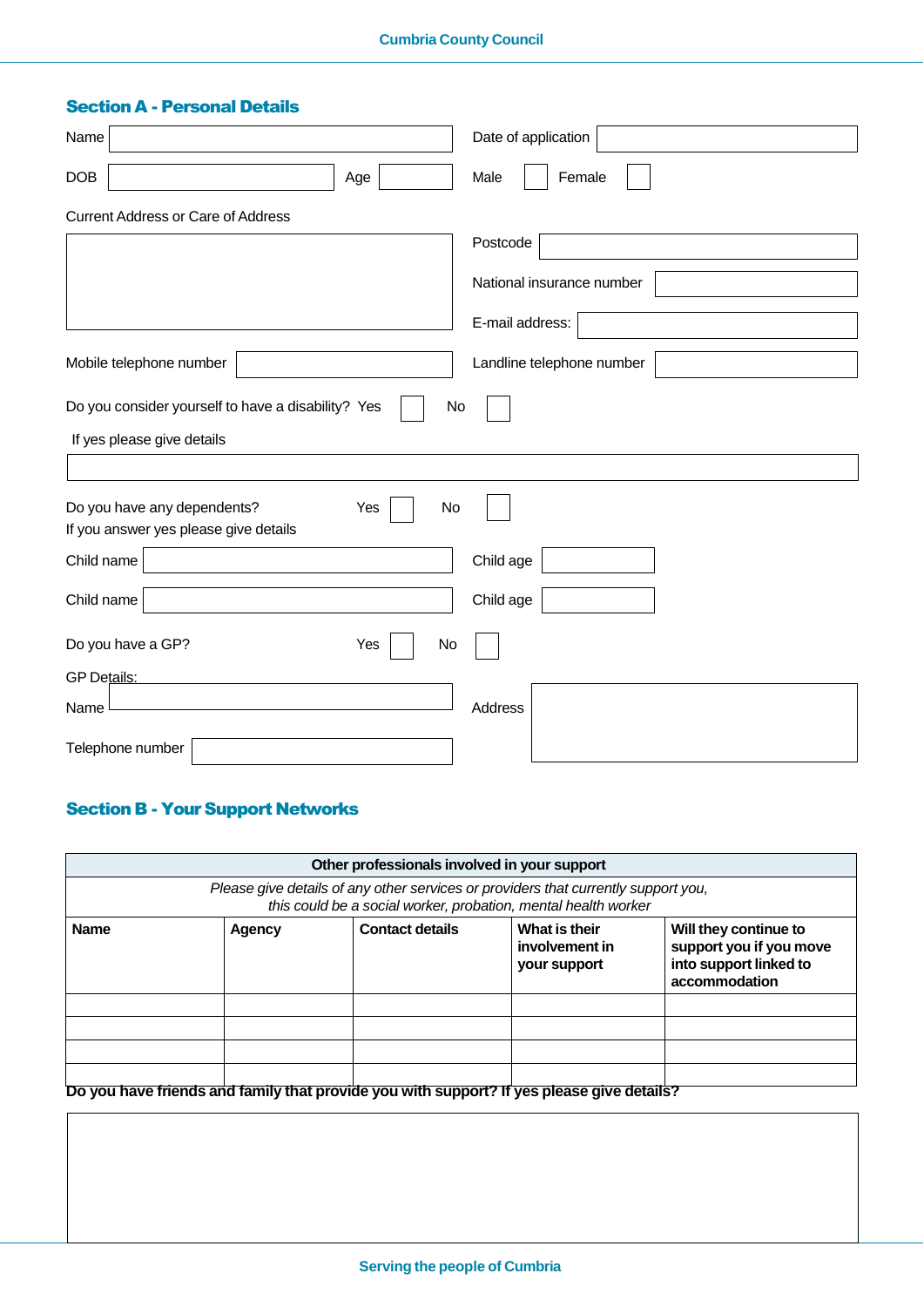## Section C - Your current accommodation information summary

| Do you own your own home?                         | $No \Box$<br>Yes. |
|---------------------------------------------------|-------------------|
| Do you have a tenancy with a registered landlord? | $No$    <br>Yes   |
| Do you have a tenancy with a private landlord?    | No    <br>Yes l   |
| Are you living in supported accommodation?        | No II<br>Yes I    |
| Are you living in temporary accommodation?        | No    <br>Yes I   |
| Are you in foster care/children's home?           | $No$    <br>Yes   |
| Are you a care leaver?                            | No II<br>Yes      |
|                                                   |                   |

If you are a care leaver what is the expected end date of your current accommodation and care

| Do you live with family friends on a permanent basis?<br>Yes<br>No<br>Do you live with family friends on a temporary basis?<br>Yes<br>No |                        |                                                   |  |  |
|------------------------------------------------------------------------------------------------------------------------------------------|------------------------|---------------------------------------------------|--|--|
| If this is temporary what is the address and when do you expect to leave?                                                                |                        |                                                   |  |  |
| Are you in hospital?<br>Hospital name<br>Expected discharge date                                                                         | Yes<br>No <sub>1</sub> | Reason for admission                              |  |  |
| Are you in prison/bail hostel?<br>Address                                                                                                | No<br>Yes              | <b>Telephone Number</b><br>Expected release date: |  |  |
| Are you fl<br>domestic violence? Yes                                                                                                     | No <sub>1</sub>        |                                                   |  |  |
| <b>Section D - Employment, Education, Benefit</b><br>Are you in receipt of benefit<br>Weekly amount?                                     | No<br>Yes              | Which benefit                                     |  |  |
| Are you in paid employment                                                                                                               | Yes<br>No              | How many hours do you work                        |  |  |
| Do you attend college<br>Do you do voluntary work                                                                                        | Yes<br>No<br>Yes<br>No | What days do you go<br>What days do you go        |  |  |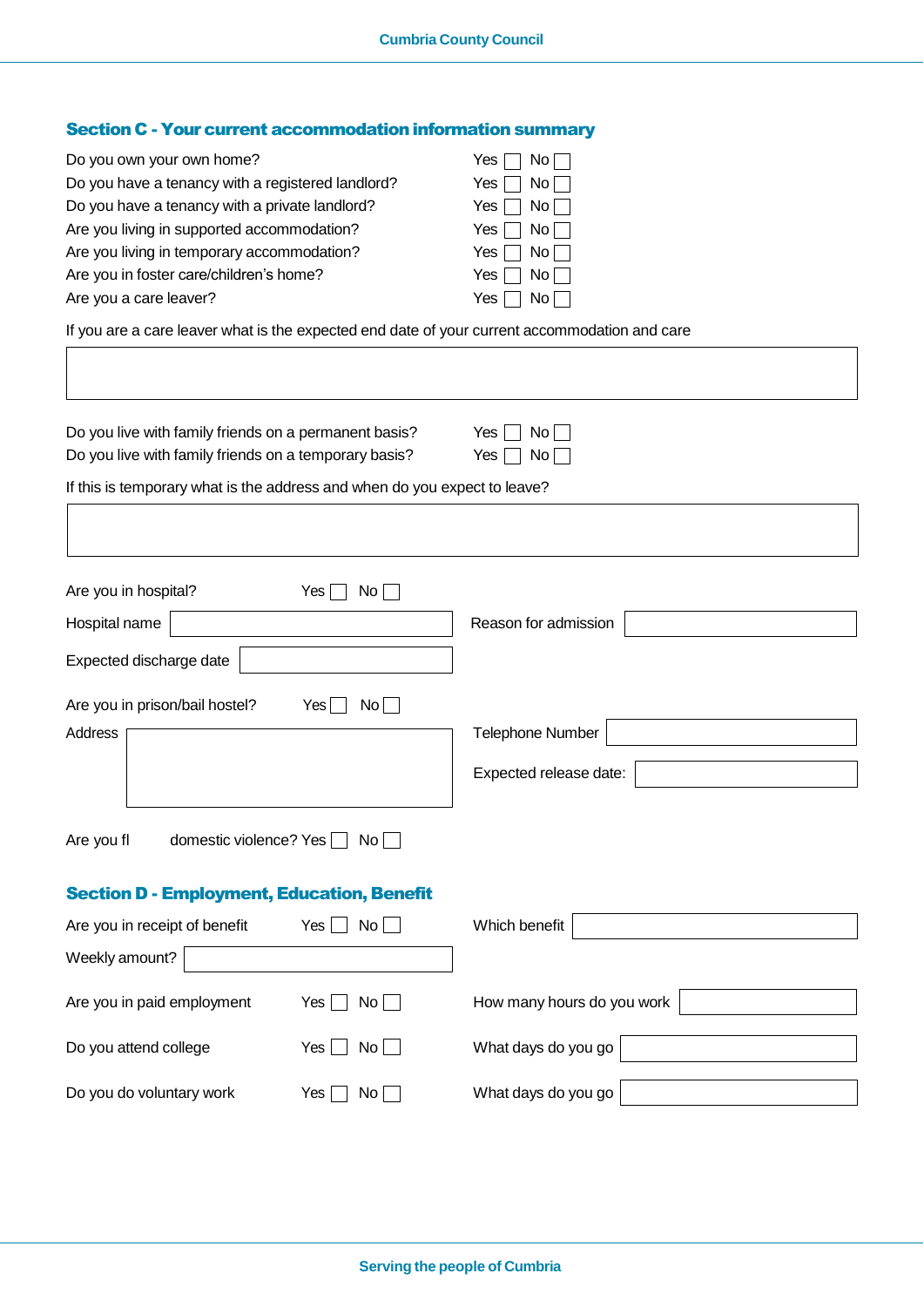## Section E - Support Needs

Please let us know what you need support with by completing the below table

Please confirm that you agree to engage with the support from your provider Yes  $\Box$  No  $\Box$ 

|                |                                                                               | yes | no | sometimes |
|----------------|-------------------------------------------------------------------------------|-----|----|-----------|
| Q <sub>1</sub> | can manage my budget                                                          |     |    |           |
| Q <sub>2</sub> | I understand the benefit system and how to ensure I claim my full entitlement |     |    |           |
| Q <sub>3</sub> | I know where to go to get financial help and support                          |     |    |           |
| Q4             | it easy to meet new people and make new friends<br>I find                     |     |    |           |
| Q <sub>5</sub> | I have hobbies and interests                                                  |     |    |           |
| Q <sub>6</sub> | play an active part in my community                                           |     |    |           |
| Q7             | know what my housing options are                                              |     |    |           |
| Q8             | I have a healthy lifestyle                                                    |     |    |           |
| Q <sub>9</sub> | can cook meals on a budget                                                    |     |    |           |
| Q10            | I have issues with drugs or alcohol                                           |     |    |           |
| Q11            | I know where to go if I am concerned about my health/wellbeing                |     |    |           |

## Section F - Safety Planning

Please provide full details of your risk history, for professionals completing this form please ensure your provide up to date information and let us know if an up to date risk assessment is in place by ticking the box  $\Box$ 

| <b>Risk to self</b>                                 | <b>Yes</b> | <b>No</b> | <b>Details</b> |
|-----------------------------------------------------|------------|-----------|----------------|
| Physical health issues                              |            |           |                |
| Social isolation                                    |            |           |                |
| Self Neglect                                        |            |           |                |
| Abuse/exploitation from others                      |            |           |                |
| Non Compliance with medication                      |            |           |                |
| <b>Substance Misuse</b>                             |            |           |                |
| Self- Injurious/suicidal ideation                   |            |           |                |
| Sensory disabilities                                |            |           |                |
| Others                                              |            |           |                |
| <b>Risk to others</b>                               |            |           |                |
|                                                     | <b>Yes</b> | <b>No</b> | <b>Details</b> |
| Aggressive behaviour/violence to family/public      |            |           |                |
| Risk to staff/lone working                          |            |           |                |
| Anti-social behaviour                               |            |           |                |
| <b>Theft</b>                                        |            |           |                |
| Threats to children                                 |            |           |                |
| Are you subject to MAPPA/MARE                       |            |           |                |
| Are you registered under the Sex Offenders Act 1997 |            |           |                |
| Housing/finance related risks                       | Yes        | <b>No</b> | <b>Details</b> |
|                                                     |            |           |                |
| Arson/fire setting                                  |            |           |                |
| Damage to property                                  |            |           |                |
| Unsafe living conditions                            |            |           |                |
| <b>Rent arrears</b>                                 |            |           |                |
| None payment of bills                               |            |           |                |
| Others                                              |            |           |                |